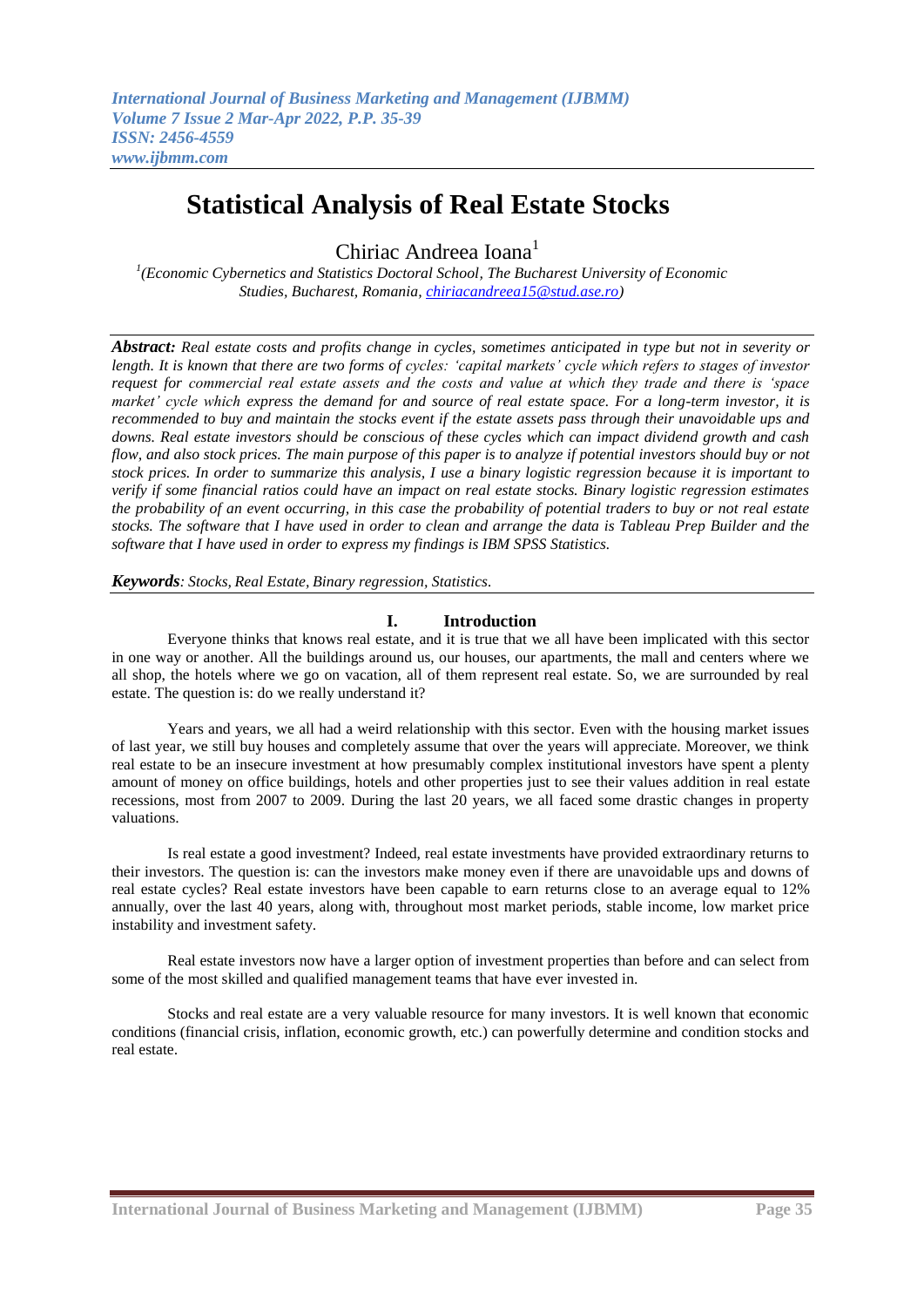## **II. Review of the scientific literature**

According to [Liu et al. \(1990\),](https://www.ncbi.nlm.nih.gov/pmc/articles/PMC7148884/#bb0085) that has a study which investigate the relationship between stock market and real estate, he defined terms "segmentation" and "integration". Segmentation appears if the risk priced for real estate is methodical risk corresponding to the real estate market, so real estate investors do not automatically gain the same anticipated return on stocks and real estate. As soon as it is defined an integration relationship between investments, then the assets are replaceable. [\(Liow and Yang, 2005\)](https://www.ncbi.nlm.nih.gov/pmc/articles/PMC7148884/#bb0080). Integration appears only it the risk price for real estate and stocks methodical risk corresponding to the overall market. Investors will gain the same risk-adjusted return on real estate and stock. So, if the investments are segmented, then the assets could be retained together in order to have portfolio variability.

# **III. Research Methodology**

The database that I used in my research paper contains 200+ financial indicators, that are commonly found in the 10-K filings each publicly traded company releases yearly, for a plethora of US stocks. The data was cleaned and arranged using the Tableau Prep Builder software. The field of interest that is at the center of the analysis is real estate, and the data correspond to the period 2014-2018. The dataset was extracted from kaggle.com. The dataset consists of approximately 3700 records, filtered for Real Estate sector only.

In order to establish from a trading perspective, if a hypothetical trader should buy or should not buy stocks, I used a binary logistic regression. The dataset was imported in IBM SPSS Statistics and all the variables were coded accordingly.

The independent variables that were in used in my analysis are: Revenue, Revenue Growth, EBITDA, Profit Margin, and the binary dichotomous dependent variable is Class. The binary variables "Class" describes if a trader should buy or not stocks and was coded with 0 and 1. (1-should buy, 0-should not buy). For each stock, if the PRICE VAR [%] value is positive then class  $= 1$ . From a trading perspective, the 1 identifies those stocks that a hypothetical trader should buy at the start of the year and sell at the end of the year for a profit. for each stock, if the PRICE VAR [%] value is negative, class = 0. From a trading perspective, the 0 identifies those stocks that a hypothetical trader should not buy, since their value will decrease, meaning a loss of capital.

Revenue represents the sales value of a company in a period. So, revenue is the sales of goods or services.

Revenue formula is written:

*Revenue = Number of Units Sold \* Average Price or Revenue = Number of Customers + Average Price of Services.*

(1)

Revenue Growth indicates a rise in revenue over a period of time.

EBITDA is a financial performance indicator, the acronym for "Earnings Before Interest, Taxes, Depreciation and Amortization". EBITDA is measure of a company's operational profitability over time but taking out the potentially distorting effects of changes in interest, taxes, depreciation and amortization, which can all be manipulated by financing and accounting decisions. The argument for using EBITDA is that it allows us to better compare companies and their operational profitability without considering their capital structure.

Formula:

*EBITDA = Revenue − Expenses (excluding interest, tax, depreciation, and amortization)* (2)

Profit Margin describes the profitability of a service, product or business and it is expressed as a percentage.

## **IV. Results and discussion**

Binary logistic regression estimates the probability of an event occurring, in this case the probability that a trader will buy or not stocks.

|                                     | <b>Observed</b>           |                | Predicted      |            |                       |  |  |
|-------------------------------------|---------------------------|----------------|----------------|------------|-----------------------|--|--|
|                                     | <b>National Standards</b> |                | <b>Class</b>   |            | Percentage<br>correct |  |  |
| Step 0                              | Class                     |                | Should not buy | Should buy |                       |  |  |
|                                     |                           | Should not buy |                | 705        | .υ                    |  |  |
|                                     |                           | Should buy     |                | 1388       | 100.0                 |  |  |
|                                     | <b>Overall Percentage</b> |                |                |            | 66.3                  |  |  |
| Source: Author own research results |                           |                |                |            |                       |  |  |

|  | Table no. 1. Classification Table |  |
|--|-----------------------------------|--|
|--|-----------------------------------|--|

**International Journal of Business Marketing and Management (IJBMM) Page 36**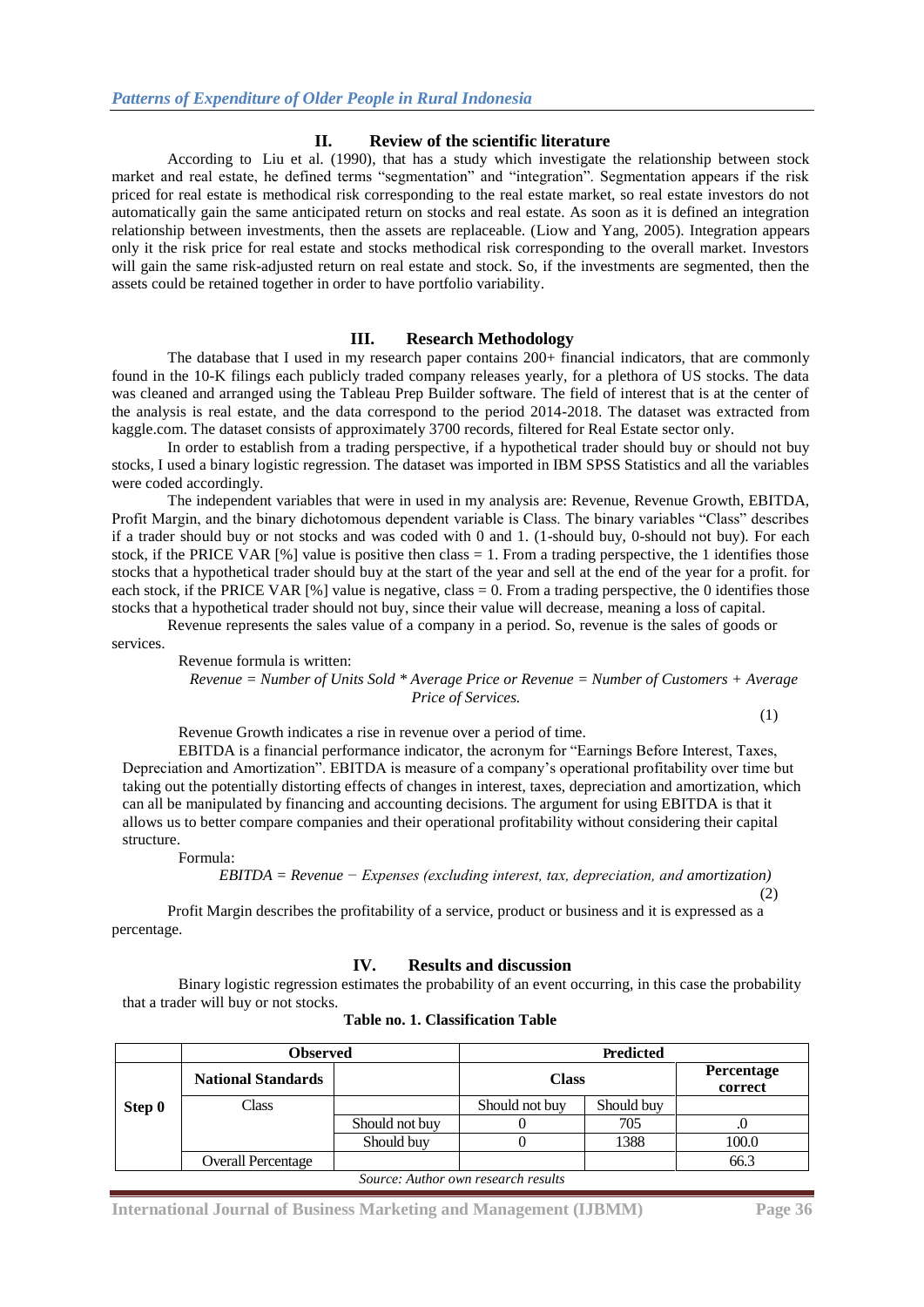# *Patterns of Expenditure of Older People in Rural Indonesia*

According to the classification table (table no. 1), the model always assumes "should buy" because there are more hypothetical traders who should buy real estate stocks from different companies compared to those who should not. (1388 compared with 705). The overall percentage tells us that this approach to prediction is correct with 66.3%, which is a good approximation.

| rabic no. 2. variables in Equation |          |      |      |         |    |      |        |  |  |
|------------------------------------|----------|------|------|---------|----|------|--------|--|--|
|                                    |          | ע    | S.E. | Wald    | df | Sig. | Exp(B) |  |  |
| Step 0                             | Constant | .677 | .046 | 214.549 |    | .000 | 1.969  |  |  |

| Table no. 2. Variables in Equation |  |  |
|------------------------------------|--|--|
|------------------------------------|--|--|

*Source: Author own research results*

The variables in the table of the equation show us the coefficient for the constant (). According to the table, the model with this constant has a statistically significant predictor of the result, because  $Sig = 0.000$ . The model has a high accuracy of almost 70%.

| Table no. 3. Omnibus Test of model coemercing |              |       |  |       |  |  |  |
|-----------------------------------------------|--------------|-------|--|-------|--|--|--|
| Chi-Square<br>Sig.<br>Т С<br>aı               |              |       |  |       |  |  |  |
| Step 1                                        | Step         | 1.588 |  | .v∠1  |  |  |  |
|                                               | <b>Block</b> | 1.588 |  | .v∠ 1 |  |  |  |
|                                               | <b>Model</b> | 1.588 |  | .U41  |  |  |  |

# **Table no. 3. Omnibus Test of Model Coefficients**

*Source: Author own research results*

Omnibus tests of the model coefficients (table no. 3) are used to check if the new model (with explanatory variables included) is an improvement of the basic model. The Chi-Square test was used to see if there was a significant difference between the -2Log likelihood of the base model and the new model. In this case, Chi-Square=155.038 and Sig=000, which means that the null hypothesis is rejected. Because Chi-Square is significant, means that the new model is significantly better. The "Model" row always compares the new model with the original one. The Step and Block rows are important only if the explanatory variables are added to the model in a gradual or hierarchical manner. If the model was built in stages, then these rows would compare -2 Log likelihood of the newest model with the previous version to determine if each new set of explanatory variables determined improvements or not. In this case, I added all five explanatory variables in a single block and therefore there is only one step. This means that the Chi-square values are the same for step, block and model. Sig values are equal to 0.021 which indicates improved model accuracy when the explanatory variables are added.

However, the most important of all the results is the table Variables in the table of equations. This table needs to be studied very closely, as it is at the heart of the answer to our questions about the common association of Revenue, Revenue Growth, EBITDA and Profit Margin.

|        |                       | в        | S.E. | Wald    | df | Sig. | Exp(B) |
|--------|-----------------------|----------|------|---------|----|------|--------|
| Step 1 | Revenue               | .000     | .000 | 1.098   |    | .295 | 1.000  |
|        | <b>Revenue Growth</b> | $-0.065$ | .034 | 3630    |    | .047 | 937    |
|        | <b>EBITDA</b>         | .000     | .000 | .797    |    | .375 | 1.000  |
|        | <b>Profit Margin</b>  | $-.003$  | .012 | .044    |    | .835 | .997   |
|        | Constant              | .701     | .049 | 203.168 |    | .000 | 2.015  |

|  |  | Table no. 4. Variables in the Equation |
|--|--|----------------------------------------|
|--|--|----------------------------------------|

#### *Source: Author own research results*

This table provides the regression coefficient (B), Wald statistics (to test statistical significance), and (Exp (B)) for each variable category.

The variable Revenue Growth statistically significant because Sig is less than 0.05. Wald for revenue growth is 3.630.

The classification chart answers a similar question as the classification table which is "How accurate is our model in classifying individual cases"? However, the rating chart provides some finer details. This graph shows the frequency of categorizations for different predicted probabilities and whether there were "should buy" or "should not buy" categorizations. This provides a useful visual guide to how accurate the model is by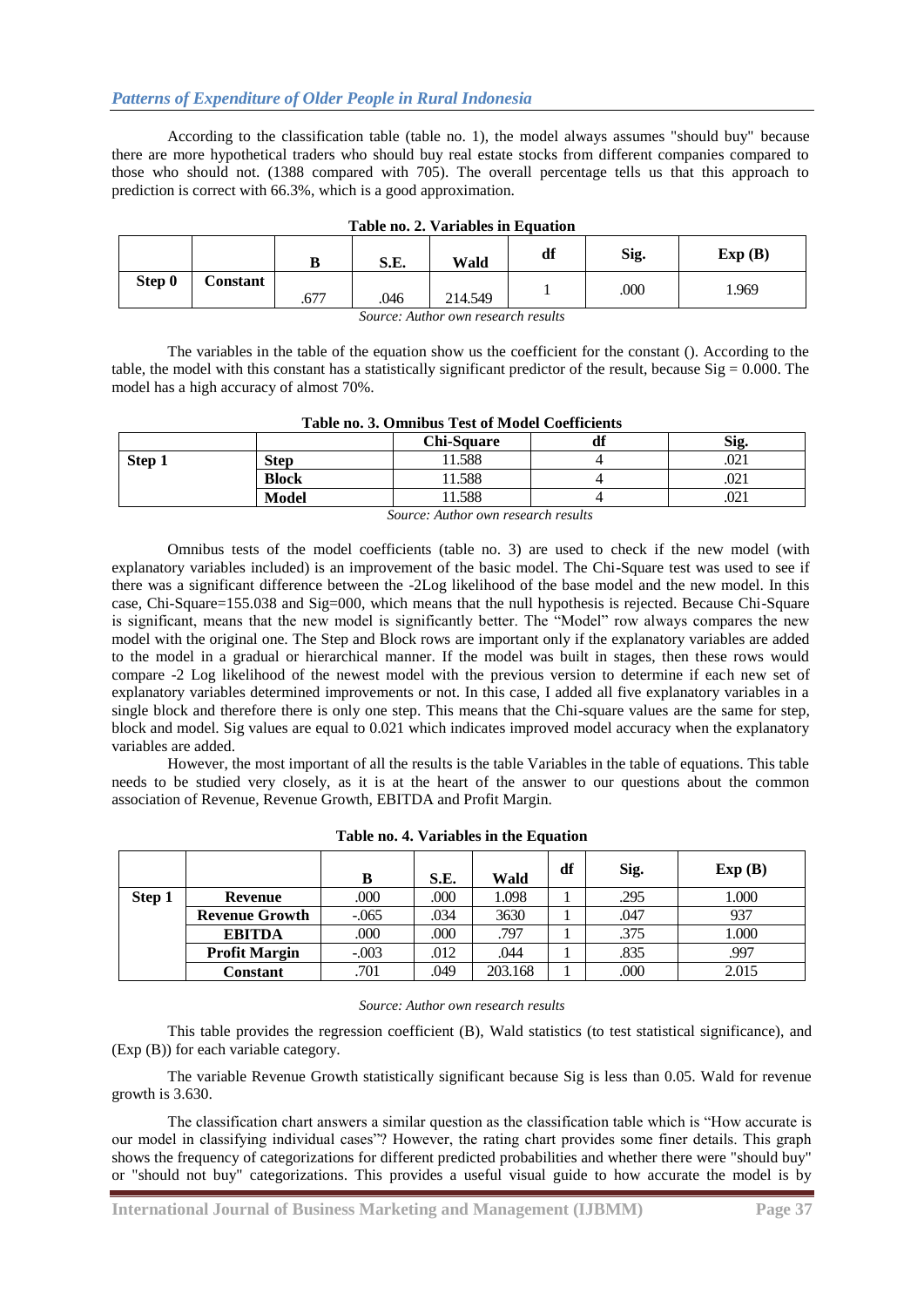# *Patterns of Expenditure of Older People in Rural Indonesia*

showing how many times the model would predict a "should buy" result based on the predicted calculated probability when in fact the participant's result was "should not buy".

|            | $1600 +$ |               |                                                          |                      |    |           |    |    |  |
|------------|----------|---------------|----------------------------------------------------------|----------------------|----|-----------|----|----|--|
|            |          |               |                                                          |                      |    |           |    |    |  |
|            |          | I             |                                                          |                      |    |           |    |    |  |
| Υ          |          |               |                                                          | I                    |    |           |    |    |  |
|            |          | I             |                                                          |                      |    |           |    |    |  |
| Υ          |          |               |                                                          | I                    |    |           |    |    |  |
| F          |          | $\mathbb{I}$  |                                                          |                      |    |           |    |    |  |
| Υ          |          |               |                                                          | I                    |    |           |    |    |  |
| R          | $1200 +$ |               |                                                          |                      |    |           |    |    |  |
| Υ          |          |               |                                                          |                      |    |           |    |    |  |
| Ε          |          | I             |                                                          |                      |    |           |    |    |  |
| Υ          |          |               |                                                          | I                    |    |           |    |    |  |
| Q          |          | I             |                                                          |                      |    |           |    |    |  |
| Υ          |          |               |                                                          | I                    |    |           |    |    |  |
| U          |          | $\mathbb{I}$  |                                                          |                      |    |           |    |    |  |
| Υ          |          |               |                                                          | I                    |    |           |    |    |  |
| E          | $800 +$  |               |                                                          |                      |    |           |    |    |  |
| Υ          |          |               |                                                          | $^{+}$               |    |           |    |    |  |
| Ν          |          | I             |                                                          |                      |    |           |    |    |  |
| Υ          |          |               |                                                          | I                    |    |           |    |    |  |
| C          |          | I             |                                                          |                      |    |           |    |    |  |
| Υ          |          |               |                                                          | I                    |    |           |    |    |  |
| Υ          |          | I             |                                                          |                      |    |           |    |    |  |
| N          |          |               |                                                          | I                    |    |           |    |    |  |
|            | $400 +$  |               |                                                          |                      |    |           |    |    |  |
| Ν          |          |               |                                                          | $^{+}$               |    |           |    |    |  |
|            |          | I             |                                                          |                      |    |           |    |    |  |
| NΥ         |          |               |                                                          | I                    |    |           |    |    |  |
|            |          | $\mathbbm{I}$ |                                                          |                      |    |           |    |    |  |
| ΝY         |          |               |                                                          | I                    |    |           |    |    |  |
|            |          | I             |                                                          |                      |    |           |    |    |  |
| <b>YNN</b> |          |               |                                                          |                      | I  |           |    |    |  |
|            |          |               |                                                          |                      |    |           |    |    |  |
|            |          |               | ----+---------+---------+---------                       |                      |    |           |    |    |  |
|            | Prob:    | $\circ$       | $\cdot$ 1                                                | $\cdot$ 2            | .3 | $\cdot$ 4 | .5 | .6 |  |
| .7         |          | .8            | . 9                                                      | $\mathbf 1$          |    |           |    |    |  |
|            | Group:   |               |                                                          |                      |    |           |    |    |  |
|            |          |               |                                                          |                      |    |           |    |    |  |
|            |          |               | YYYYYYYYYYYYYYYYYYYYYYYY                                 |                      |    |           |    |    |  |
|            |          |               | Predicted Probability is of Membership for Yes           |                      |    |           |    |    |  |
|            |          |               | The Cut Value is .50<br>Symbols: N - No (should not buy) |                      |    |           |    |    |  |
|            |          |               |                                                          | Y - Yes (should buy) |    |           |    |    |  |
|            |          |               | Each Symbol Represents 100 Cases.                        |                      |    |           |    |    |  |

# **Figure no. 1. Observed Groups and Predicted Probabilities**

Observed Groups and Predicted Probabilities

#### *Source: Author own research results*

It is observed according to figure 1 that the model is good for predicting the result for individual cases, because there are a lot of observations towards the left and right ends of the graph. Such a diagram shows that where the event took place (on the 0.7th place - indicated by the letter Y on the graph), the predicted probability was also high and that where the event did not occur (letter N on the graph) the predicted probability was low. The graph shows that there are quite a few cases with the letter Y on the graph, which means that the model predicts a 70% probability that the event will happen.

The regression equation is written:

Log(p/1-p) =  $0.701 - 0.065$  \* Revenue Growth -  $0.003$  \* Profit Margin